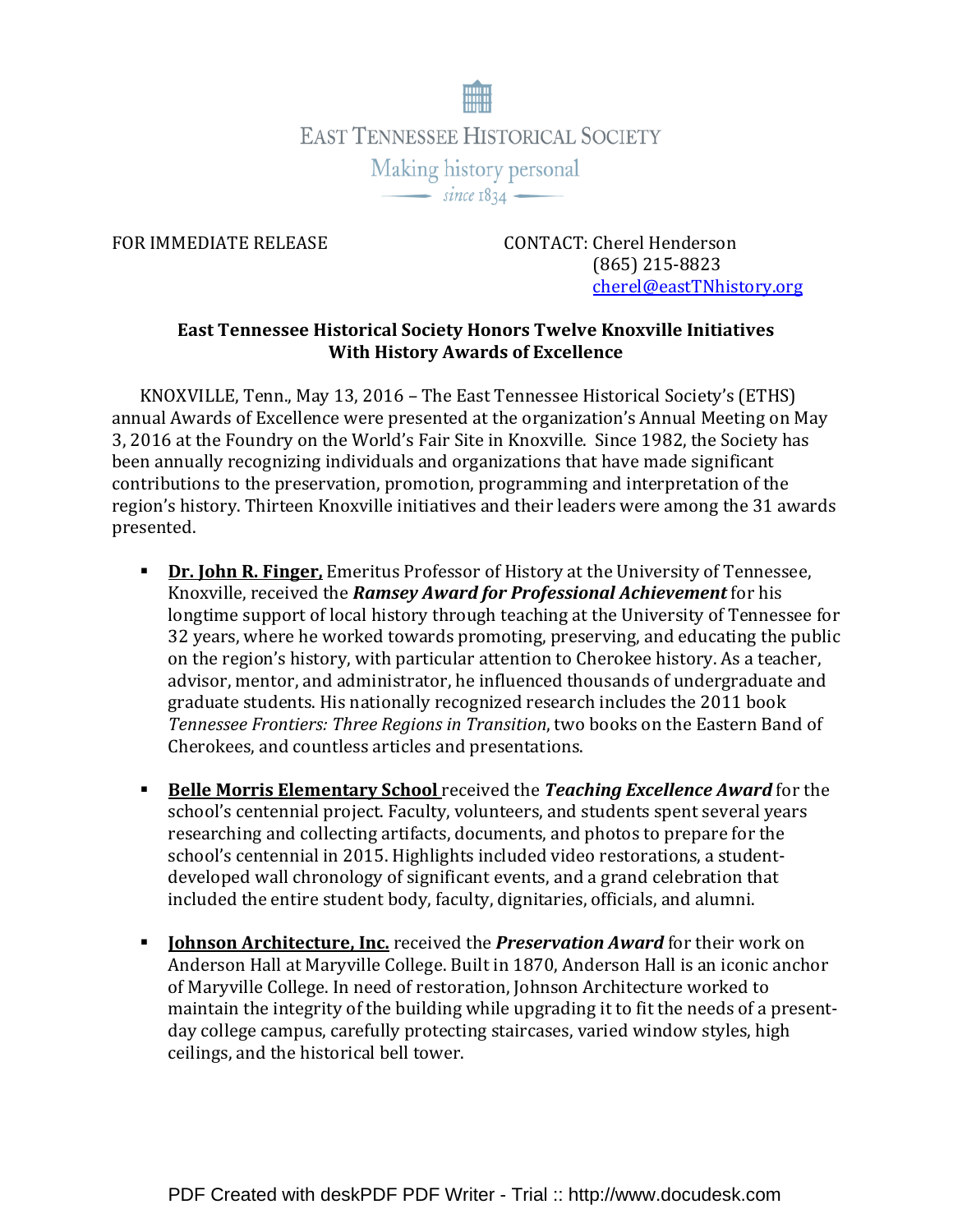- Knox County Museum of Education and their Director Benna van Vuuren both received a **Community History Award** for their work in preserving and promoting Knox County Schools. The Knox County Museum of Education collects materials and artifacts from Knox County schools and catalogs, preserves, showcases, and makes them accessible to the public. Volunteer led, the museum welcomes both researchers and those seeking a trip down memory lane. A retired educator, Benna van Vuuren has worked tirelessly to collect and preserve the history of Knox County Schools for today and future generations and was the guiding force behind the establishment of the Knox County Museum of Education.
- **Norman C. Shaw** received the *Community History Award* for promoting the region's Civil War history. He was a founder of the Knoxville Civil War Roundtable (1983), and in 1987 founded the Association of Sultana Descendants and Friends to preserve the memory of the hundreds of Union prisoners of war who perished in the 1865 steamboat disaster. The 2016 Annual Sultana Reunion commemorated the 100th anniversary of the unveiling of the Sultana Monument at Mount Olive Cemetery.
- **Tennesseans for Living History** received the *Community History Award* for public education and interpretation of Tennessee's history. Tennesseans for Living History is committed to raising public awareness of the importance of Tennessee's role in the formation of the United States through interpretive programs and living history reenactments. The group contributes time and expertise to educational programs across the region, presenting 140 programs in the past two years.
- Girl Scout Museum at Daisy's Place Volunteers received the Award of Distinction for their work with the museum. The museum and library that began 20 years ago as a collection of photographs, histories, and items from private collections has now grown into a program center for girls and a regional archive for Girl Scout history. A dedicated corps of volunteers has been and remains key to the success of this important resource.
- **Lucinda Heatherly Detached Tent No. 3, Daughters of Union Veterans of the** Civil War received the *Award of Distinction* for the Ancestor Information Project. The project has gathered genealogical data and family stories related to Civil War ancestors of its members, which have been donated to the McClung Historical Collection of the Knox County Public Library, where they are available to the public.
- **Major William A. McTeer Camp No. 39, Sons of Union Veterans of the Civil War** and their Commander David H. McReynolds both received an Award of Distinction for preservation and promotion of the region's Civil War history. Founded in 2009, this very active camp preserves and shares the region's Civil War history through public events, as well as camp activities. The camp is an important community resource for reenactments, fairs, grave markings, memorial ceremonies, event organizing, and displays excellence in publications and their website. With a lifetime of interest in history, David McReynolds focuses his time on the region's Civil War history, especially through work with the Major William A. McTeer Camp No. 39,